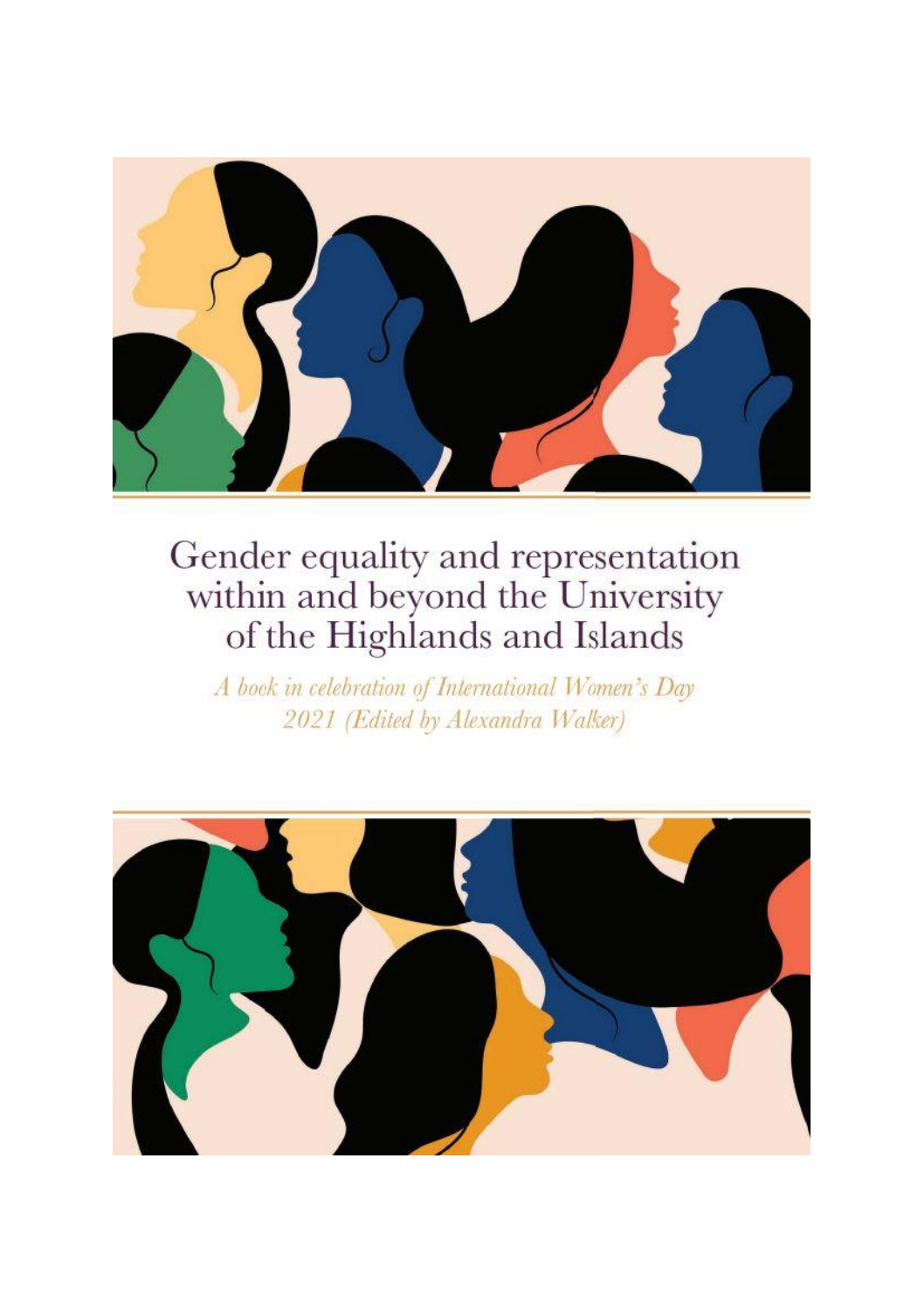## **Closing thoughts**

Dr Heather Fotheringham | [heather.fotheringham@uhi.ac.uk](mailto:heather.fotheringham@uhi.ac.uk) Evidence-based Enhancement Lead, Learning and Teaching Academy University of the Highlands and Islands (UHI)

When I initially saw the contents for this book I was struck by how the female authors are drawn from different departments across the University- from academics, to librarians, professional support staff to PhD students and student association officers. It is heartening to see such broad female representation across a higher education institution; institutions that were largely inaccessible for our mothers and grandmothers. I certainly echo the thoughts expressed by Natalie Jester in the foreword that women can currently claim their educational space thanks to the women before them who have carved out this space. In their own way, each chapter connects with the theme for this year's International Women's Day #Choosetochallenge: challenging masculine conceptions of academic leadership,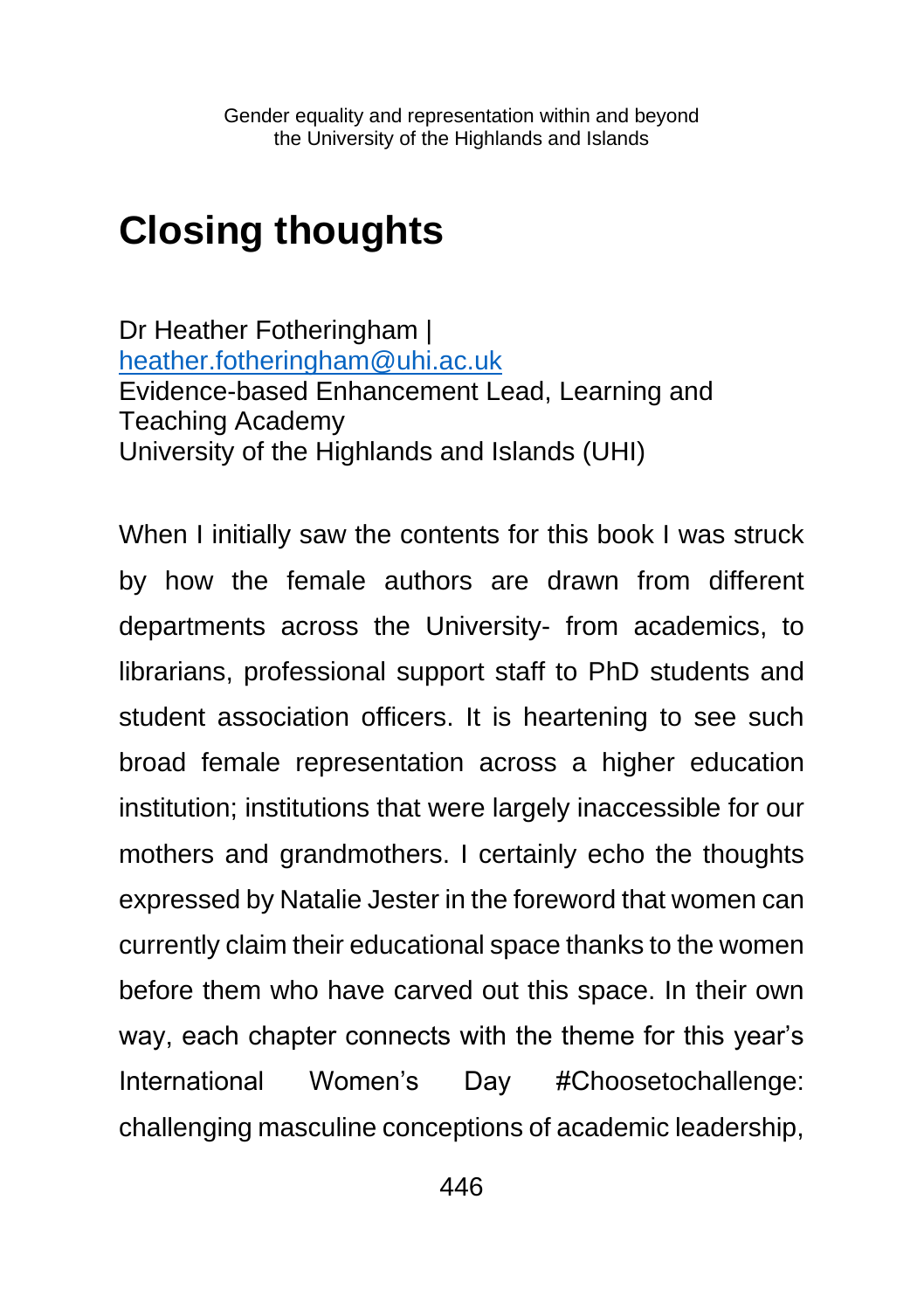Gender equality and representation within and beyond the University of the Highlands and Islands

challenging the notion of what qualities are to be found in a 'typical' engineer, scientist or early years practitioner; challenging hierarchical notions of pedagogy and teaching practice. It is by challenging stereotypes that we can start to achieve equality for women in the University and beyond.

And of course, gender stereotype can be harmful to men too and we see in one chapter how the underrepresentation of males in Early Learning and Childcare has also been tackled in order to challenge the stereotype of care work as 'women's work'. Achieving gender equality within the Early Learning and Childcare setting is doubly important, not only as a workplace where gender imbalance is rife, but where young children may learn harmful gender stereotypes. Recruiting men is part of the answer, but 'ungendering' this setting is also crucial, including dispelling assumptions that male and female carers can have different functions; that 'rough and tumble' play is only for the males, for example.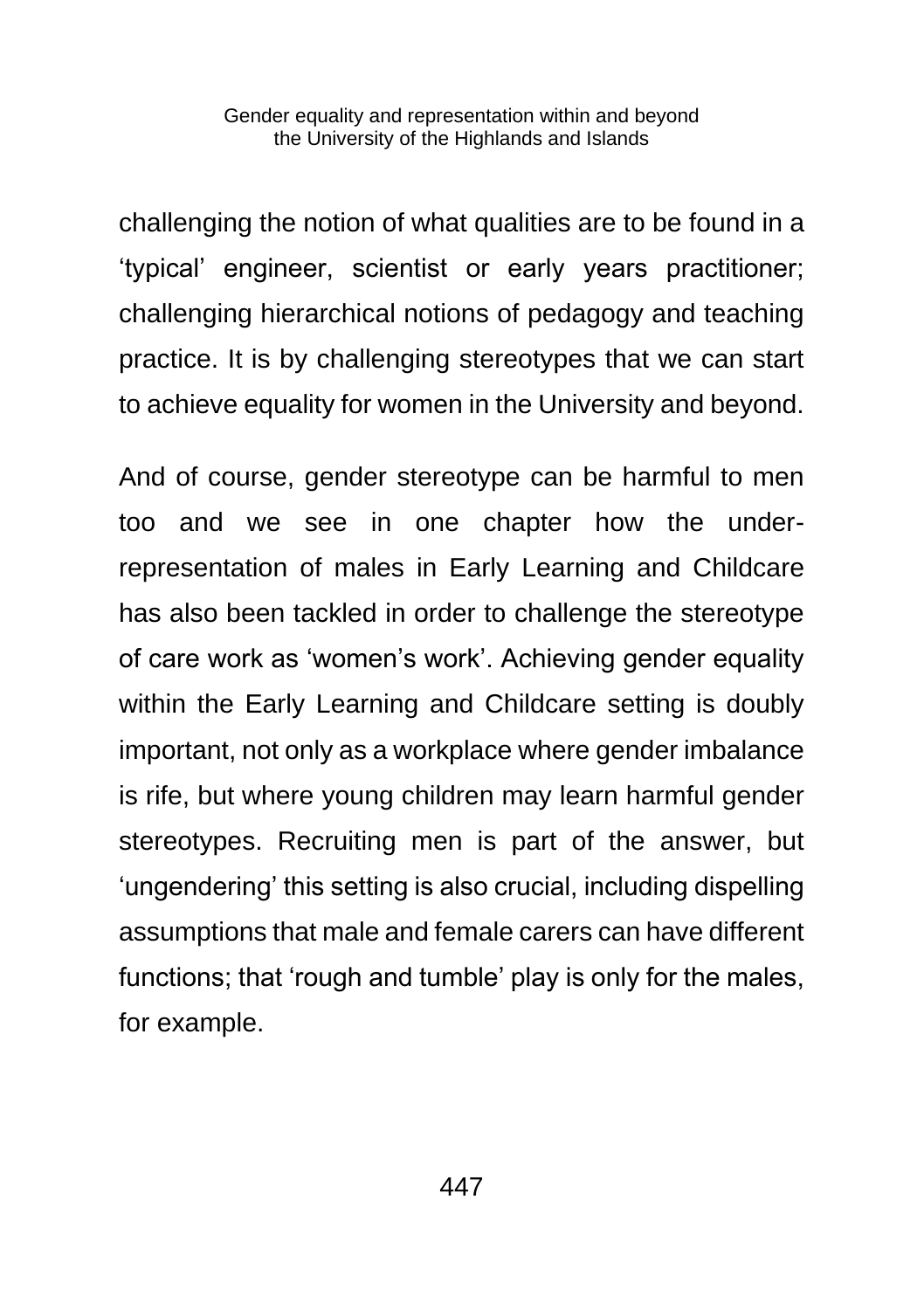Gender equality and representation within and beyond the University of the Highlands and Islands

The variety of initiatives described in these chapters largely fit within the two strategies (characterised by Lois Gray in her chapter) as "exclusively female (or male) incentives" and "role models and supportive strategies": the Aurora Programme, Women's Network, Autistic Women in Science Society and CHAMP programme focus on supporting and promoting women, and men, in a single sex environment, to allow them to develop unimpeded by the pressures which would normally occur within a mixed environment dominated by the other sex. The feminist curriculum, Libguides, STEM and STEAM initiatives and Minority Men provide role models and curriculum approaches and content that offer a fairer and more representative way of approaching and disseminating knowledge. These two strategies (single sex environments, role models and supportive strategies) are both vital. Where female role models have a positive influence in attracting women to areas of work and study perceived previously to be the sole preserve of men, female-only spaces are a vehicle to upskill and embolden women in order that they can flourish within their work and study.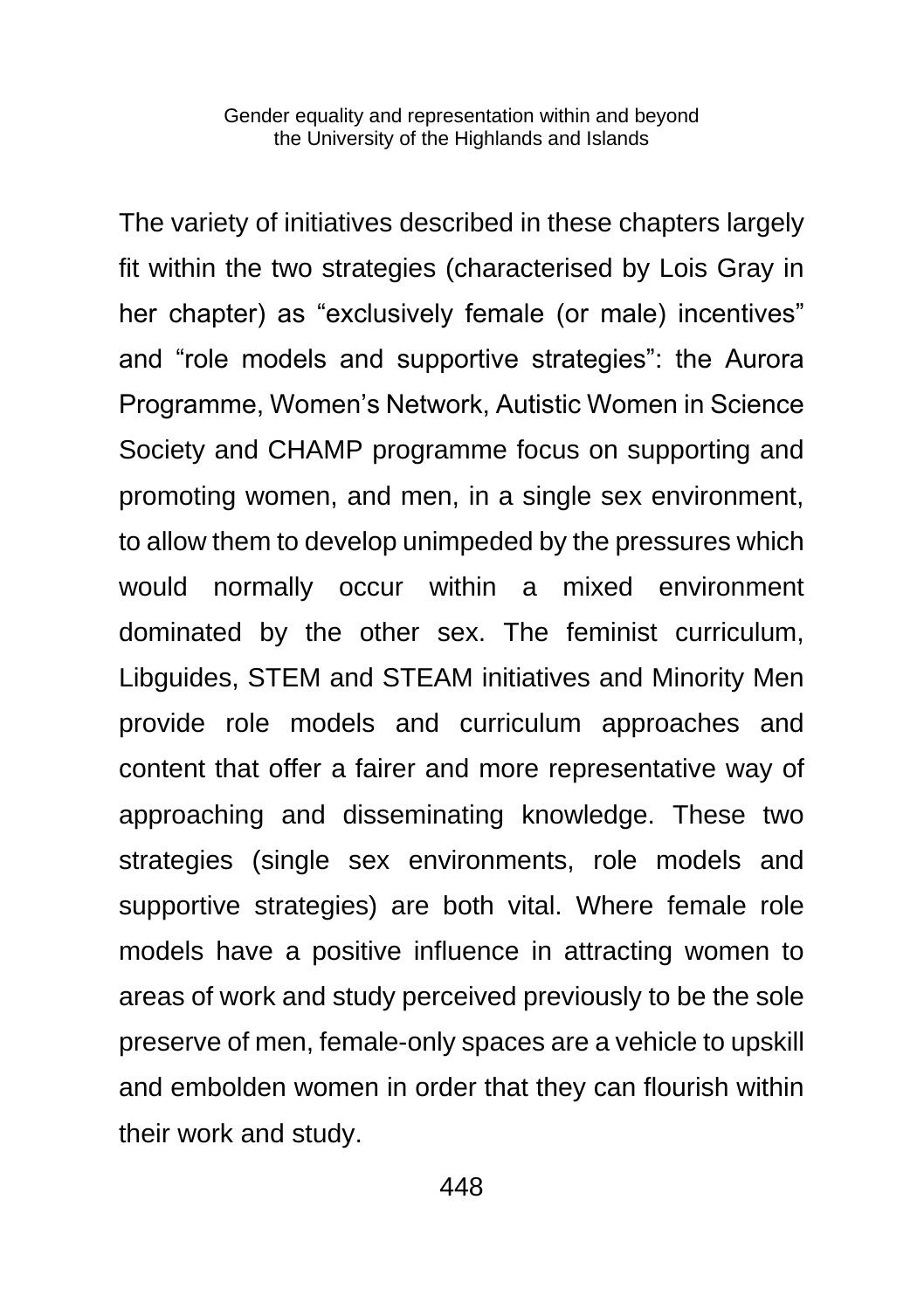Gender equality and representation within and beyond the University of the Highlands and Islands

But of course, systemic issues still persist. What the chapters in this book describe are great strides towards what Natalie Jester in her foreword describes as substantive representation: where a group's interests are represented, and we can certainly see how these initiatives and the work of individuals represent and foreground the interests of women in academia. What we have yet to attain is descriptive representation: where the institution resembles the society from which it is drawn, and we have not yet achieved the gender balance within the professoriate, senior management or PG student population that is representative in this sense.

What remains to be done? A hint is given in Ann Tilbury's chapter when one of the recommendations for improving the impact of the Aurora programme, and attracting women into leadership positions is to move "beyond approaches preoccupied with 'fixing the women'". It is organisational cultures, structures, practices, and behaviours that need to be changed to include (or at least not exclude) women, rather than women that need to adapt to cultures, structures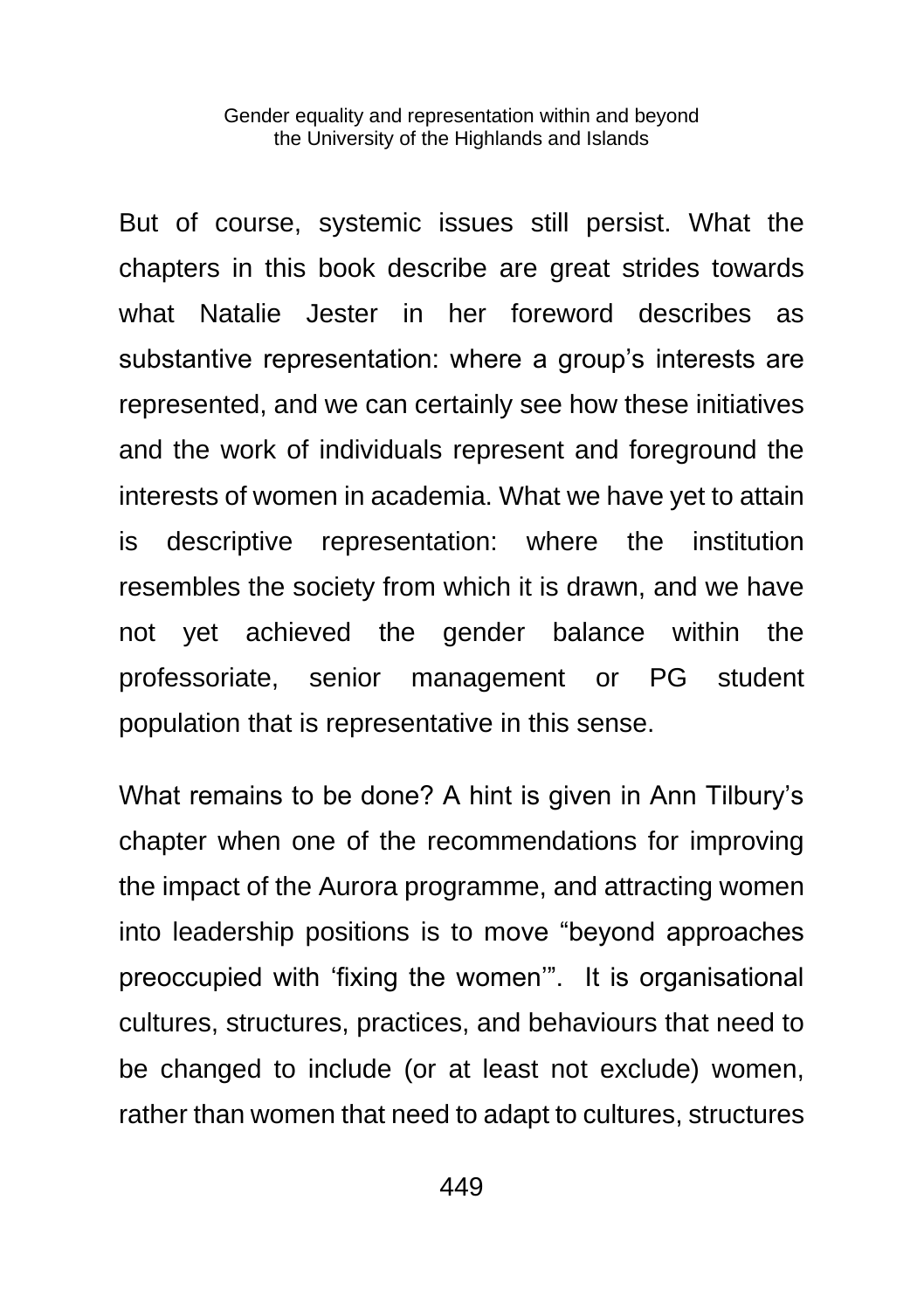and practices that were never designed to accommodate them in the first place.

One of the two chapters in this book which talk specifically about men dealt with the issue of the lack of men in the childcare and early years sector due in part to the societal view of this work as of low status. It is no coincidence that care work is more often than not work of low pay and low status- when this same work is undertaken in a domestic setting it is unpaid and overwhelmingly done by women. These unpaid carers (of children and sick and elderly relatives) are some of Caroline Criado Perez's 'Invisible Women' because their (unpaid) work is not acknowledged, and as a result the male-dominated (paid) workplace is built to suit those unencumbered by such caring responsibilities, who are usually men. We find so often that prestigious and high-paid roles are full-time, inflexible, involving long hours, with no possibility of job sharing etc., and this is no less true of the academic environment than any other sector.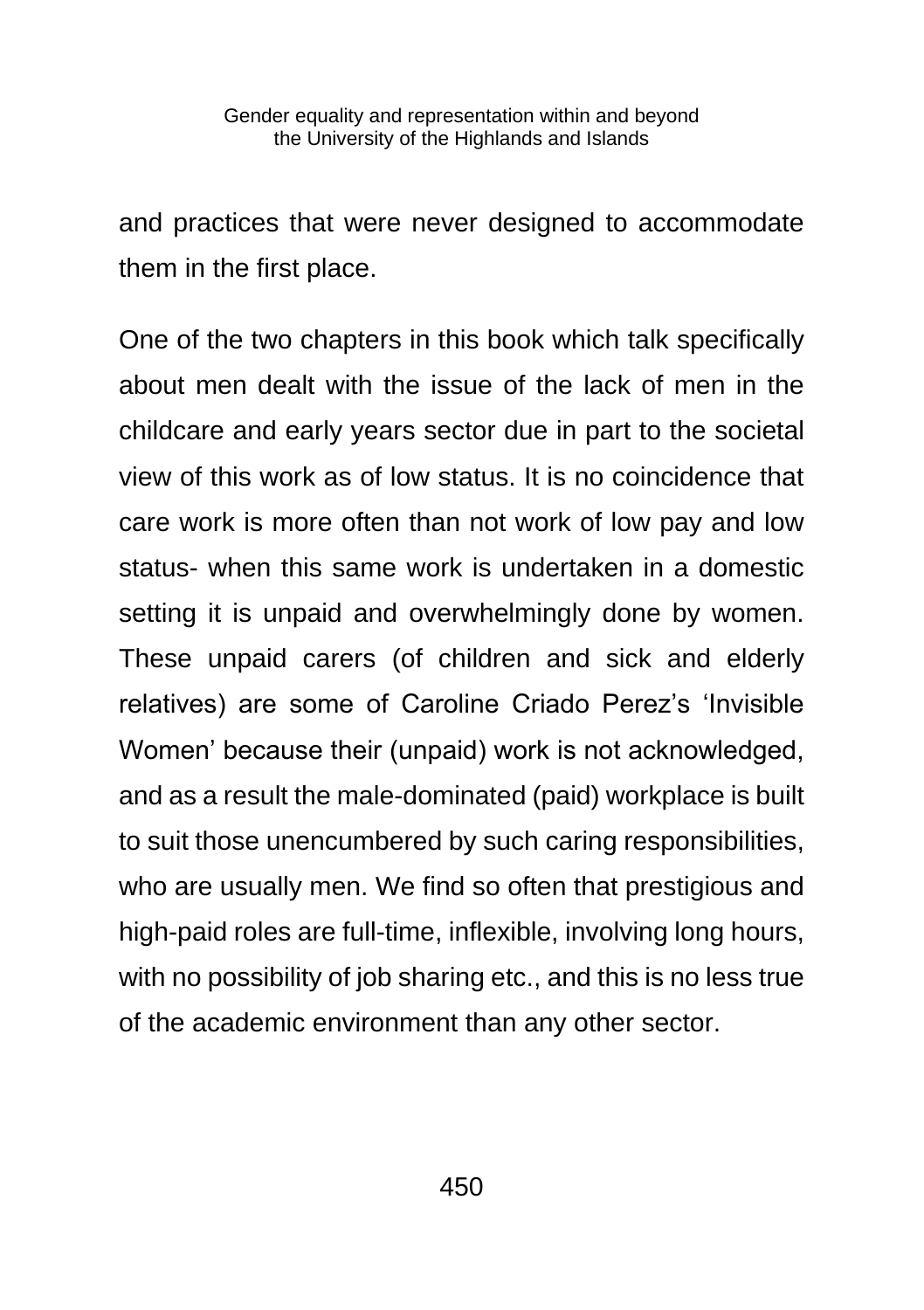I am hugely inspired by the efforts described in each of the chapters of this book and they have no doubt assisted with the quest for gender equality at our institution. But challenges remain, and I call on all colleagues as individuals and teams to foster a culture that supports equality and does not just pay it lip service.

## **Author bio**

Dr Heather Fotheringham is Evidence-Based Enhancement Lead at the University of the Highlands and Islands (UHI). Based within the Learning and Teaching Academy, her role involves working independently to use data and evidence to inform enhancements in learning, teaching and student support and promoting and encouraging the use of evidence-based approaches amongst academic staff. Heather leads on university-wide strategic initiatives to help develop a data-driven culture including the university's work for QAA Scotland's national Enhancement Theme, and management and analysis of student feedback surveys including the National Student Survey (NSS).